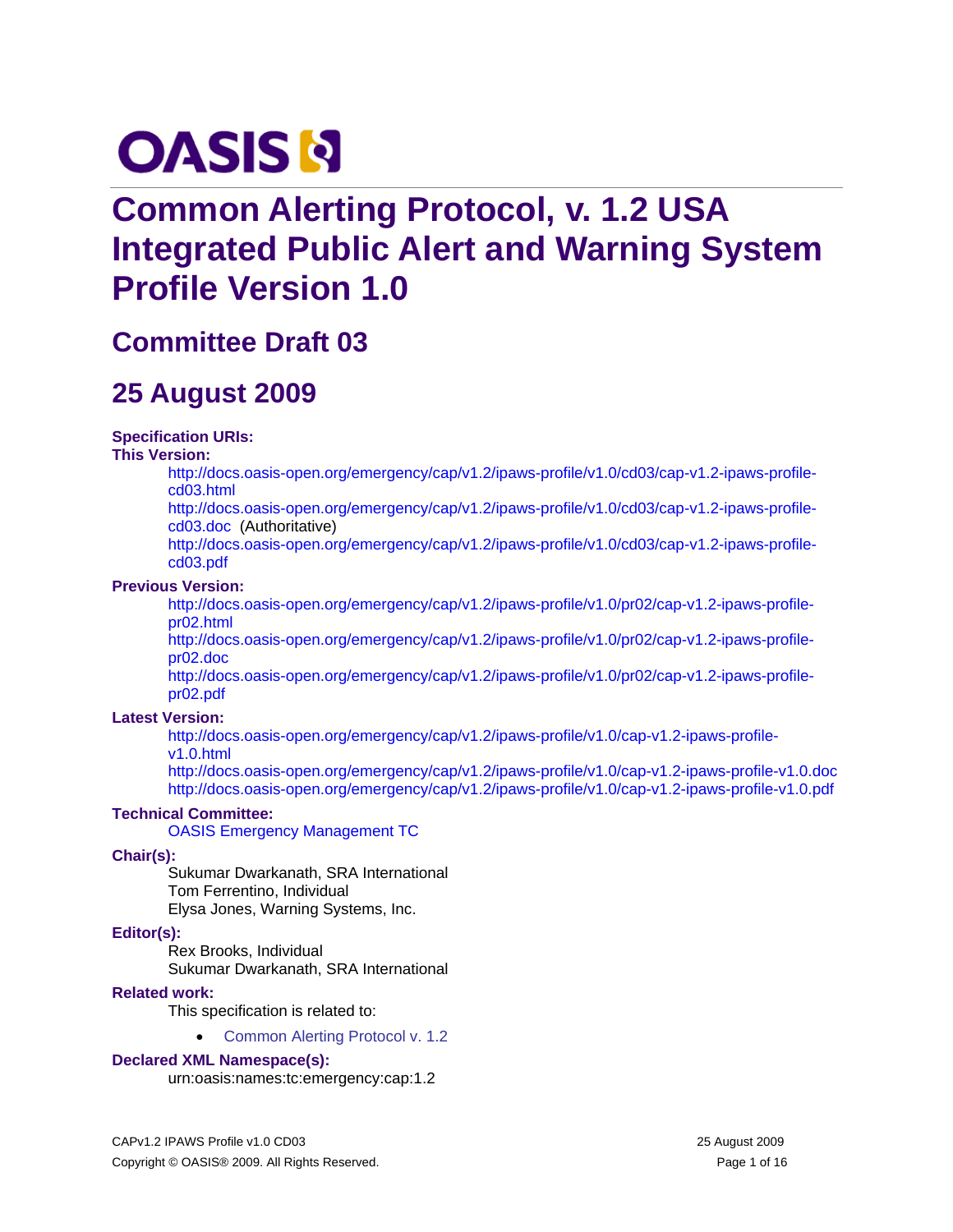#### **Abstract:**

This Profile of the XML-based Common Alerting Protocol (CAP) describes an interpretation of the OASIS CAP v1.2 standard necessary to meet the needs of the Integrated Public Alert and Warning System (IPAWS), a public alerting "system of systems" created by the U.S. Federal Emergency Management Agency.

#### **Status:**

This document was last revised or approved by the Emergency Management Technical Committee on the above date. The level of approval is also listed above. Check the current location noted above for possible later revisions of this document.

Technical Committee members should send comments on this specification to the Technical Committee's email list. Others should send comments to the Technical Committee by using the "Send A Comment" button on the Emergency Management TC web page at **[http://www.oasis](http://www.oasis-open.org/committees/emergency/)[open.org/committees/emergency/.](http://www.oasis-open.org/committees/emergency/)**

For information on whether any patents have been disclosed that may be essential to implementing this specification, and any offers of patent licensing terms, please refer to the Intellectual Property Rights section of the Technical Committee web page at **[http://www.oasis](http://www.oasis-open.org/committees/emergency/ipr.php)[open.org/committees/emergency/ipr.php](http://www.oasis-open.org/committees/emergency/ipr.php)**

The non-normative errata page for this specification is located at **[http://www.oasis](http://www.oasis-open.org/committees/emergency/)[open.org/committees/emergency/.](http://www.oasis-open.org/committees/emergency/)**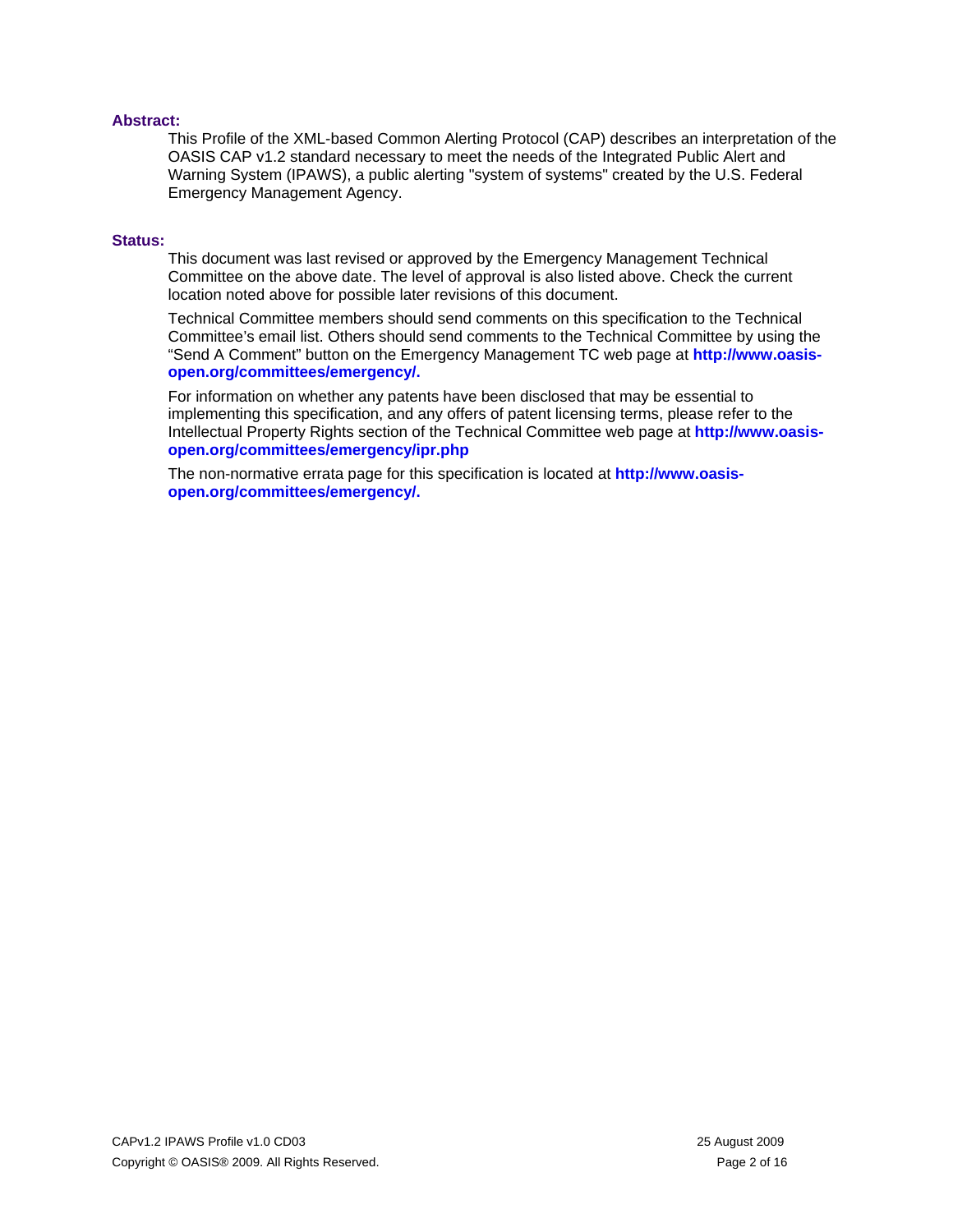# **Notices**

Copyright © OASIS® 2009. All Rights Reserved.

All capitalized terms in the following text have the meanings assigned to them in the OASIS Intellectual Property Rights Policy (the "OASIS IPR Policy"). The full Policy may be found at the OASIS website.

This document and translations of it may be copied and furnished to others, and derivative works that comment on or otherwise explain it or assist in its implementation may be prepared, copied, published, and distributed, in whole or in part, without restriction of any kind, provided that the above copyright notice and this section are included on all such copies and derivative works. However, this document itself may not be modified in any way, including by removing the copyright notice or references to OASIS, except as needed for the purpose of developing any document or deliverable produced by an OASIS Technical Committee (in which case the rules applicable to copyrights, as set forth in the OASIS IPR Policy, must be followed) or as REQUIRED to translate it into languages other than English.

The limited permissions granted above are perpetual and will not be revoked by OASIS or its successors or assigns.

This document and the information contained herein is provided on an "AS IS" basis and OASIS DISCLAIMS ALL WARRANTIES, EXPRESS OR IMPLIED, INCLUDING BUT NOT LIMITED TO ANY WARRANTY THAT THE USE OF THE INFORMATION HEREIN WILL NOT INFRINGE ANY OWNERSHIP RIGHTS OR ANY IMPLIED WARRANTIES OF MERCHANTABILITY OR FITNESS FOR A PARTICULAR PURPOSE.

OASIS requests that any OASIS Party or any other party that believes it has patent claims that would necessarily be infringed by implementations of this OASIS Committee Specification or OASIS Standard, to notify OASIS TC Administrator and provide an indication of its willingness to grant patent licenses to such patent claims in a manner consistent with the IPR Mode of the OASIS Technical Committee that produced this specification.

OASIS invites any party to contact the OASIS TC Administrator if it is aware of a claim of ownership of any patent claims that would necessarily be infringed by implementations of this specification by a patent holder that is not willing to provide a license to such patent claims in a manner consistent with the IPR Mode of the OASIS Technical Committee that produced this specification. OASIS may include such claims on its website, but disclaims any obligation to do so.

OASIS takes no position regarding the validity or scope of any intellectual property or other rights that might be claimed to pertain to the implementation or use of the technology described in this document or the extent to which any license under such rights might or might not be available; neither does it represent that it has made any effort to identify any such rights. Information on OASIS' procedures with respect to rights in any document or deliverable produced by an OASIS Technical Committee can be found on the OASIS website. Copies of claims of rights made available for publication and any assurances of licenses to be made available, or the result of an attempt made to obtain a general license or permission for the use of such proprietary rights by implementers or users of this OASIS Committee Specification or OASIS Standard, can be obtained from the OASIS TC Administrator. OASIS makes no representation that any information or list of intellectual property rights will at any time be complete, or that any claims in such list are, in fact, Essential Claims.

The names "OASIS", "Common Alerting Protocol", and "Emergency Data Exchange Language" are trademarks of OASIS, the owner and developer of this specification, and should be used only to refer to the organization and its official outputs. OASIS welcomes reference to, and implementation and use of, specifications, while reserving the right to enforce its marks against misleading uses. Please see <http://www.oasis-open.org/who/trademark.php> for above guidance.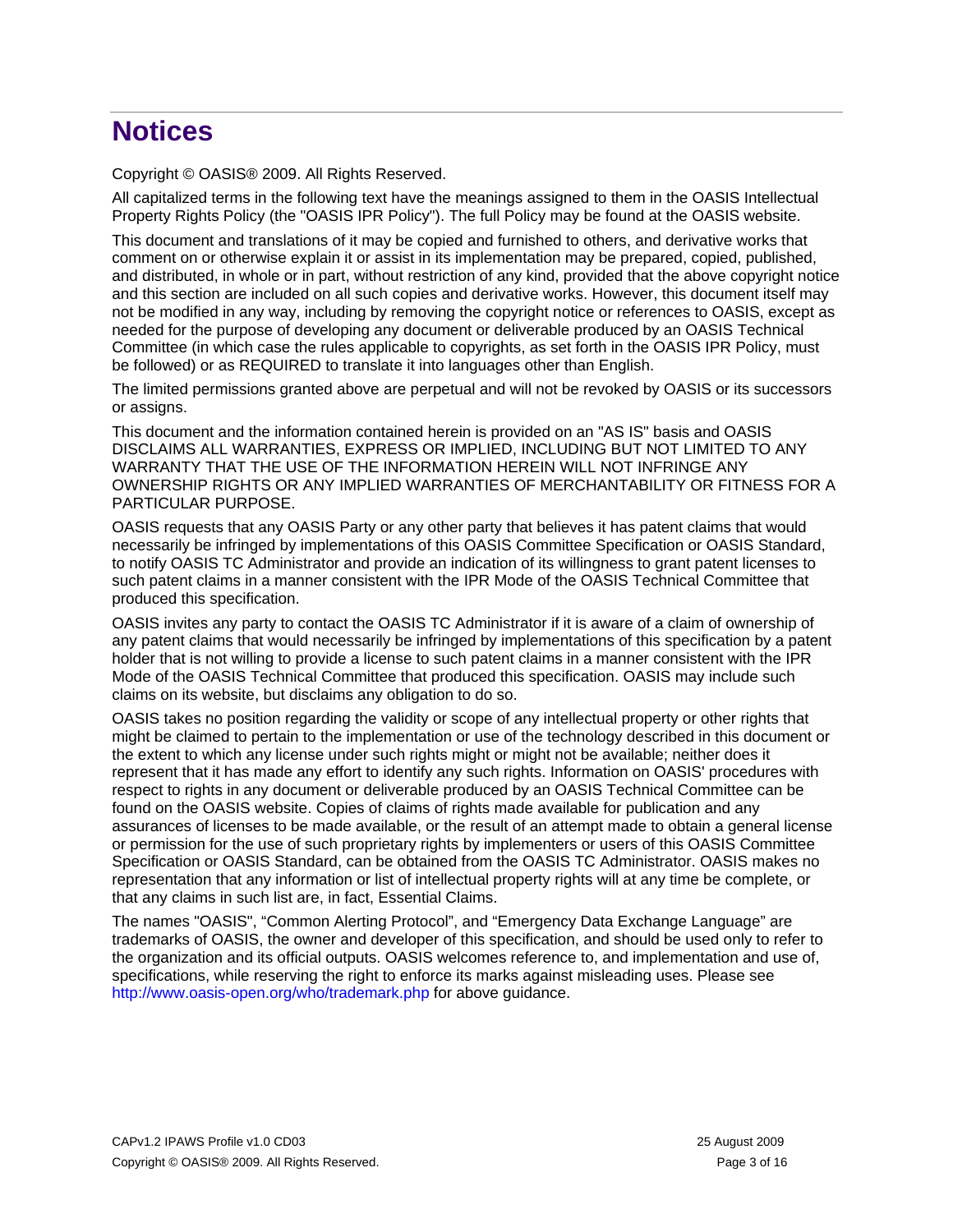# **Table of Contents**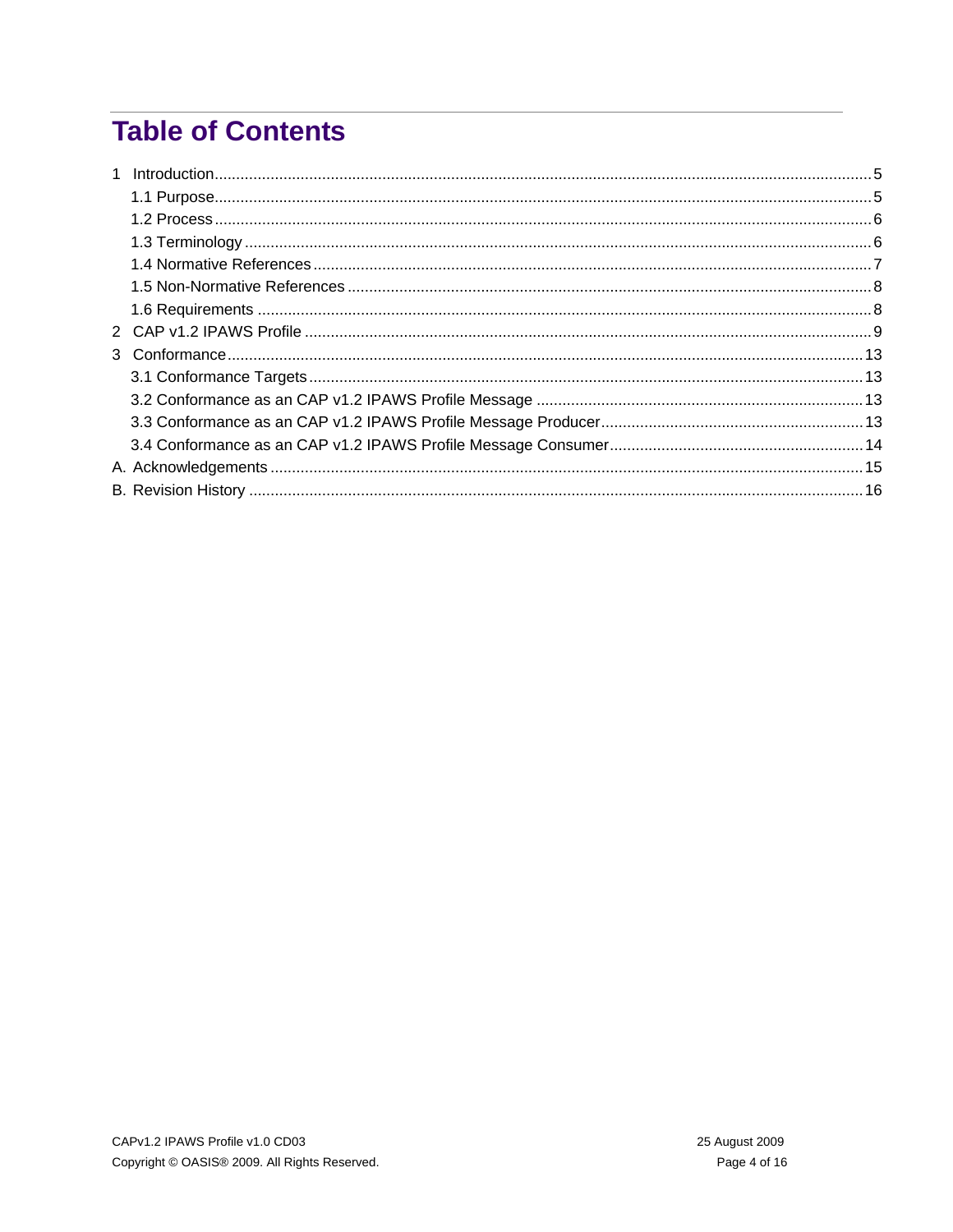# <span id="page-4-0"></span><sup>1</sup>**1 Introduction**

### 2 **1.1 Purpose**

In order to meet the needs of the devices intended to receive alerts from the United States Integrated 3

Public Alert and Warning System (IPAWS) System of Systems (SoS), this CAP v1.2 IPAWS Profile 4

constrains the CAP v1.2 standard for receipt and translation with and among IPAWS exchange partners. 5

6 7 The use of this Profile is not necessarily limited to the initial IPAWS Exchange Partners. It is available to all who might want to use the particular concepts defined in this specification.

8

9 10 The Common Alerting Protocol (CAP) provides an open, non-proprietary digital message format for all types of alerts and notifications. It does not address any particular application or telecommunications

11 method. The CAP format is compatible with emerging techniques, such as Web services, as well as

12 existing formats including the Specific Area Message Encoding (SAME) used for the United States'

13 National Oceanic and Atmospheric Administration (NOAA) Weather Radio and the Emergency Alert

14 System (EAS), while offering enhanced capabilities that include:

- 15 16 • Flexible geographic targeting using latitude/longitude shapes and other geospatial representations in three dimensions;
- 17 • Multilingual and multi-audience messaging;
- 18 • Enhanced message update and cancellation features;
- 19 • Template support for framing complete and effective warning messages;
- 20 • Compatible with digital encryption and signature capability; and,
- 21 • Facility for digital images and audio.
- 22

23 24 25 26 27 28 29 30 The Common Alerting Protocol (CAP) v1.0 and v1.1 were approved as OASIS standards before the Emergency Data Exchange Language (EDXL) project was developed. However, this Profile specification shares the goal of the EDXL project to facilitate emergency information sharing and data exchange across the local, state, tribal, national and non-governmental organizations of different professions that provide emergency response and management services. Several exchange partner alerting systems of the IPAWS SoS are identified by this Profile for specific accommodation. However, the CAP v1.2-IPAWS Profile is not limited to systems. It is structured to allow inclusion of other alerting systems as deemed appropriate or necessary.

31 In addition to the definition of the term Profile in Section 1.2 Terminology, this Profile is responsive to the

32 requirements articulated by the FEMA IPAWS Program Management Office as cited in Section 1.5 Non-

33 Normative References.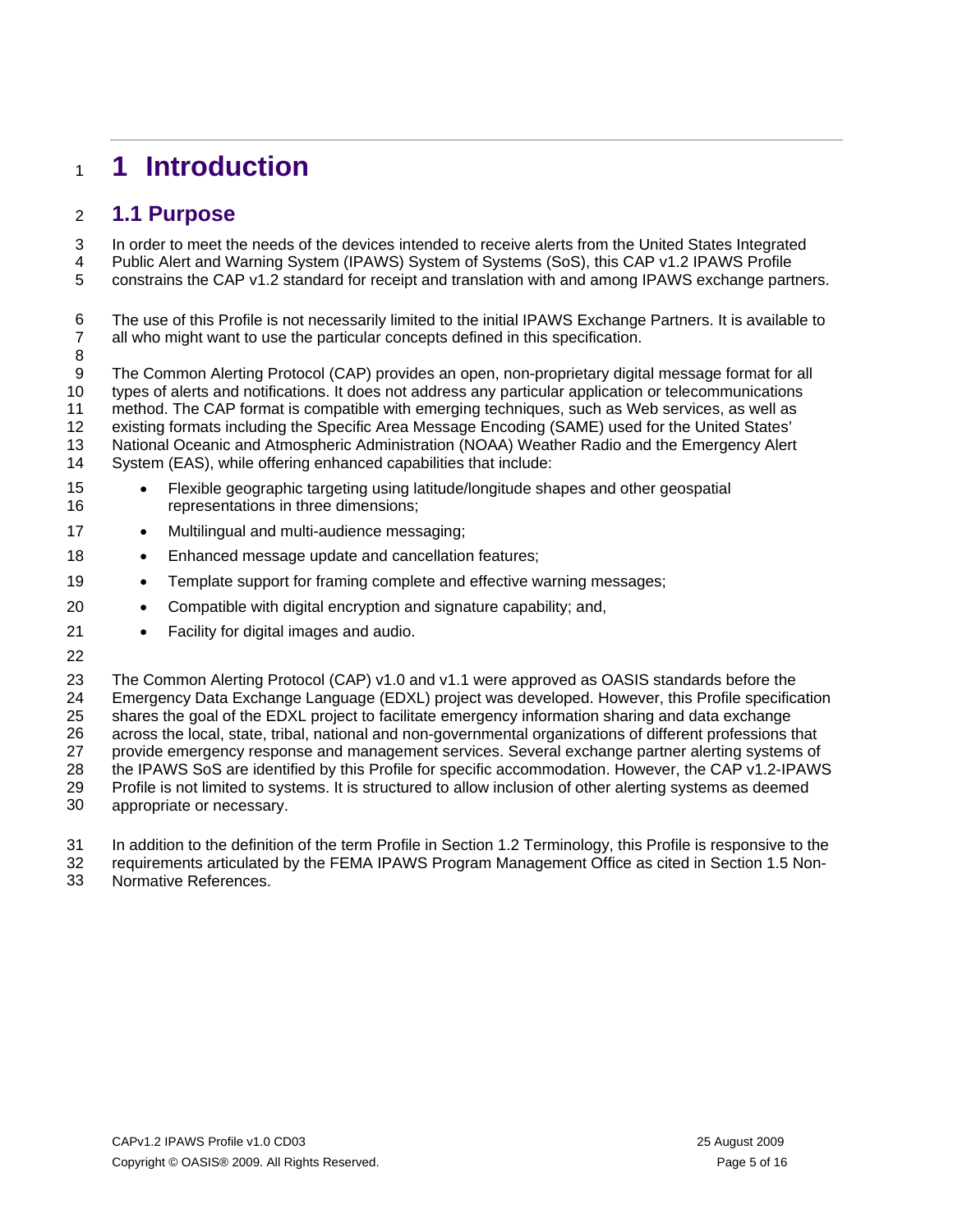### <span id="page-5-0"></span>34 **1.2 Process**

35 36 This Profile was developed primarily by integrating requirements related to three federal warning-delivery systems:

- 37 38 • the broadcast Emergency Alert System (EAS) as recommended by the EAS-CAP Industry Working Group;
- 39 40 • the NOAA Non-Weather Emergency Message (NWEM) "HazCollect" program for weather radio and other delivery systems as derived from technical documentation; and,
- 41 42 • the Commercial Mobile Alert Service (CMAS) for cellular telephones as described in the recommendations of the Commercial Mobile Service Alert Advisory Committee (CMSAAC).
- 43 44 Additional guidance was drawn from subject matter experts familiar with the design and implementation of those and other public warning systems.

### 45 **1.3 Terminology**

46 47 The key words "MUST", "MUST NOT", "REQUIRED", "SHALL", "SHALL NOT", "SHOULD", "SHOULD NOT", "RECOMMENDED", "MAY", and "OPTIONAL" in this document are to be interpreted as described

48 in **[\[RFC2119\].](#page-11-0)** 

49 The words **warning, alert** and **notification** are used interchangeably throughout this document.

- 50 The term **coordinate pair** is used in this document to refer to a comma-delimited pair of decimal values
- 51 describing a geospatial location in degrees, unprojected, in the form "[latitude],[longitude]". Latitudes in
- 52 53 the Southern Hemisphere and longitudes in the Western Hemisphere are signed negative by means of a leading dash.
- 54 55 **CMAS** – Commercial Mobile Alert System – System recommended by FCC-established Commercial Mobile Service Alert Advisory Committee (CMSAAC) CMSAAC's mission was to develop
- 56 recommendations on technical standards and protocols to facilitate the ability of commercial mobile
- 57 service (CMS) providers to voluntarily transmit emergency alerts to their subscribers. The committee was
- 58 59 established pursuant to Section 603 of the Warning, Alert and Response Network Act (WARN Act), which was enacted on October 13, 2006.
- 60 **DHS** – USA Department of Homeland Security – Federal Executive Branch Cabinet Department
- 61 **EAS** – USA Emergency Alert System, specifically mandated by the FCC is a national public warning
- 62 system that requires broadcasters, cable television systems, wireless cable systems, satellite digital audio
- 63 radio service (SDARS) providers and, direct broadcast satellite (DBS) service providers to provide the
- 64 communications capability to the President to address the American public during a National emergency.
- 65 The system also may be used by state and local authorities to deliver important emergency information
- 66 such as AMBER alerts and weather information targeted to a specific area.
- 67 **FCC** – USA Federal Communication Commission.
- 68 **FEMA** – USA Federal Emergency Management Agency
- 69 **HazCollect** – USA National Oceanic and Atmospheric Administration, National Weather Service All
- 70 Hazards Emergency Message Collection System (HazCollect) provides an automated capability to
- 71 streamline the creation, authentication, collection, and dissemination of non-weather emergency
- 72 messages in a quick and secure fashion. The HazCollect system is a comprehensive solution for the
- 73 centralized collection and efficient distribution of Non-Weather Emergency Messages (NWEMs) to the
- 74 NWS dissemination infrastructure, the Emergency Alert System (EAS), and other national systems.
- 75 **IPAWS** – USA Integrated Public Alert and Warning System was established by Executive Order 13407 in
- 76 June 2006. The Department of Homeland Security, the Federal Emergency Management Agency
- 77 (DHS/FEMA) and the IPAWS Program Management Office (PMO) work with public and private sectors to
- 78 integrate warning systems to allow the President and authorized officials to effectively address and warn
- 79 the public and State and local emergency operations centers via phone, cell phone, pagers, computers
- 80 and other personal communications devices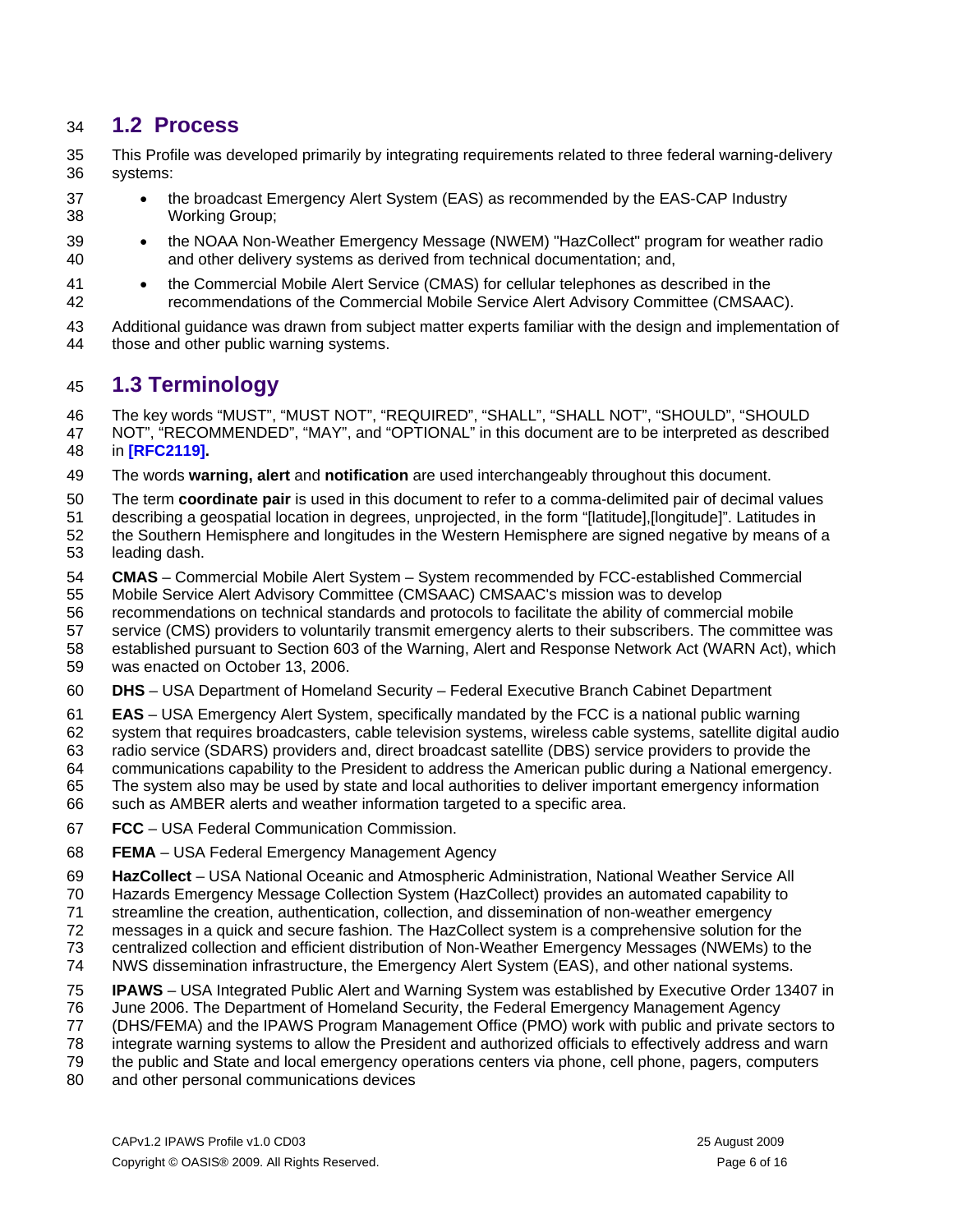<span id="page-6-0"></span>81 82 **IPAWS Exchange Partner** –The EAS, HazCollect and CMAS exchange partners are specifically addressed by this specification document. Other systems may also use this Profile.

83 **Profile** – As used in this document, a Profile consists of an agreed-upon subset and interpretation of the.

84 85 OASIS CAP-v1.2 Specification. An XML Profile is applied to an existing XML Schema (in this case the OASIS Standard CAP v1.2 Schema) in order to constrain or enforce aspects of it to accomplish a specific

86 purpose according to the definition and criteria set forth for an XML Profile. Any message that is in

87

88 compliance with the Profile must validate against the original XML Schema as well as the resulting XML Schema of the Profile.

- 89
- 90

### 91 **1.4 Normative References**

| 92<br>93   | [RFC2119]            | S. Bradner, Key words for use in RFCs to Indicate Requirement Levels,<br>IETF RFC 2119, March 1997.                                        |
|------------|----------------------|--------------------------------------------------------------------------------------------------------------------------------------------|
| 94         |                      | http://www.ietf.org/rfc/rfc2119.txt                                                                                                        |
| 95         | [dateTime]           | N. Freed, XML Schema Part 2: Datatypes Second Edition,                                                                                     |
| 96<br>97   |                      | http://www.w3.org/TR/xmlschema-2/#dateTime, W3C REC-xmlschema-<br>2, October 2004.                                                         |
| 98<br>99   | [FIPS 180-2]         | National Institute for Standards and Technology, Secure Hash Standard,<br>August 2002.                                                     |
| 100<br>101 |                      | http://csrc.nist.gov/publications/fips/fips180-2/fips180-<br>2withchangenotice.pdf                                                         |
| 102<br>103 | [namespaces]         | T. Bray, Namespaces in XML, W3C REC-xml-names-19990114, January<br>1999.                                                                   |
| 104        |                      | http://www.w3.org/TR/REC-xml-names/                                                                                                        |
| 105<br>106 | [RFC2046]            | N. Freed, Multipurpose Internet Mail Extensions (MIME) Part Two: Media<br>Types, IETF RFC 2046, November 1996.                             |
| 107        |                      | http://www.ietf.org/rfc/rfc2046.txt                                                                                                        |
| 108<br>109 | [RFC2119]            | S. Bradner, Key words for use in RFCs to Indicate Requirement Levels,<br>IETF RFC 2119, March 1997.                                        |
| 110        |                      | http://www.ietf.org/rfc/rfc2119.txt                                                                                                        |
| 111<br>112 | [RFC3066]            | H. Alvestrand, Tags for the Identification of Languages, IETF RFC 3066,<br>January 2001.                                                   |
| 113        |                      | http://www.ietf.org/rfc/rfc3066.txt                                                                                                        |
| 114<br>115 | [WGS 84]             | National Geospatial Intelligence Agency, Department of Defense World<br>Geodetic System 1984, NGA Technical Report TR8350.2, January 2000. |
| 116        |                      | http://earth-info.nga.mil/GandG/tr8350_2.html                                                                                              |
| 117<br>118 | [XML 1.0]            | T. Bray, Extensible Markup Language (XML) 1.0 (Third Edition), W3C<br>REC-XML-20040204, February 2004.                                     |
| 119        |                      | http://www.w3.org/TR/REC-xml/                                                                                                              |
| 120<br>121 | [XMLSIG]             | Eastlake, D., Reagle, J. and Solo, D. (editors), XML-Signature Syntax and<br>Processing, W3C Recommendation, February 2002.                |
| 122        |                      | http://www.w3.org/TR/2002/REC-xmldsig-core-20020212/                                                                                       |
| 123<br>124 | [XMLENC]             | Eastlake, D. and Reagle, J. (editors), XML Encryption Syntax and<br>Processing,                                                            |
| 125        |                      | W3C Recommendation, December 2002.                                                                                                         |
| 126        |                      | http://www.w3.org/TR/2002/REC-xmlenc-core-20021210/                                                                                        |
| 127<br>128 | [CFR Title 47 Pt 11] | Office of the Federal Register, National Archives and Records<br>Administration, Government Printing Office, XML Code of Federal           |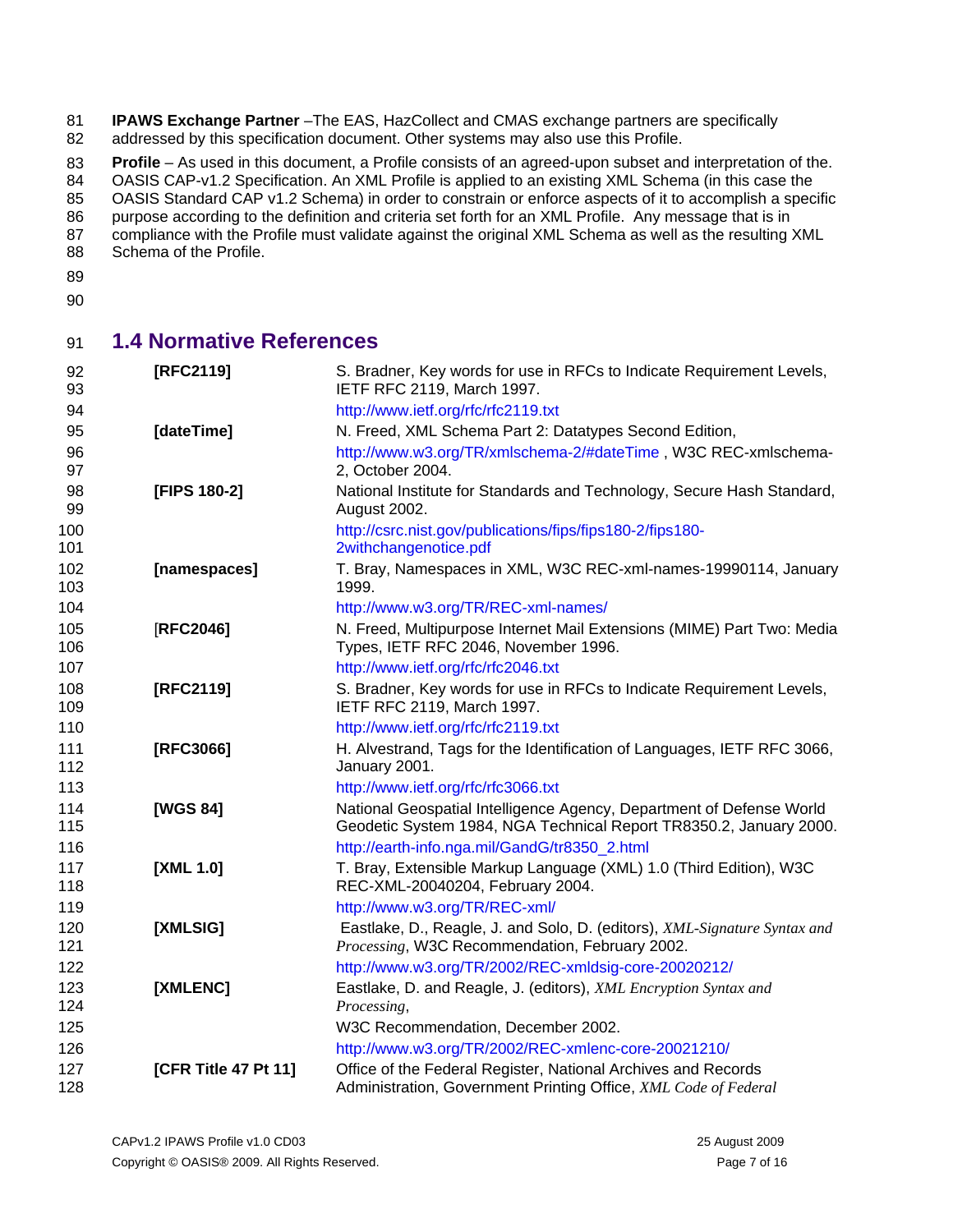<span id="page-7-0"></span>

| 129 | Regulations, Federal Communications Commission, Title 47        |
|-----|-----------------------------------------------------------------|
| 130 | Telecommunication Part 11 Emergency Alert System, October 1998. |
| 131 | http://www.access.gpo.gov/nara/cfr/waisidx_98/47cfr11_98.html   |

### 132 **1.5 Non-Normative References**

| 133<br>134<br>135 | <b>[FEMA IPAWS CAP</b><br><b>PROFILE</b><br><b>REQUIREMENTS]</b> | FEMA IPAWS Program Management Office FEMA IPAWS CAP v1.2<br>Profile Requirements v2.4 - Public, December 2008<br>http://www.oasis- |
|-------------------|------------------------------------------------------------------|------------------------------------------------------------------------------------------------------------------------------------|
| 136               |                                                                  | open.org/committees/download.php/31084/FEMA_IPAWS_CAP%20v1.1                                                                       |
| 137               |                                                                  | Profile_Requirements_v2.4_-_Public.doc                                                                                             |
| 138               | [EAS-CAP Profile]                                                | EAS-CAP Industry Group EAS-CAP Profile Recommendation EAS-CAP-                                                                     |
| 139               |                                                                  | 01, September 2008.                                                                                                                |
| 140               |                                                                  | http://www.eas-cap.org/Recommendation%20EAS-CAP-0.1.pdf                                                                            |
| 141               | [NOAA HazCollect]                                                | Disaster Management Open Platform for Emergency Networks Program                                                                   |
| 142               |                                                                  | Instructions for Using the NOAA HazCollect Interface on the Open                                                                   |
| 143               |                                                                  | Platform for Emergency Networks (OPEN) November 2008                                                                               |
| 144               |                                                                  | http://www.oasis-                                                                                                                  |
| 145               |                                                                  | open.org/committees/download.php/31085/using_hazcollect_on_open20                                                                  |
| 146               |                                                                  | 081106.pdf                                                                                                                         |

## 147 **1.6 Requirements**

148 The FEMA IPAWS Program Management Office submitted the *FEMA IPAWS CAP v1.1Profile* 

149 *Requirements v2.4 – Public* document referenced above and available at the url cited above as the basis

150 for developing the CAP v1.2 IPAWS Profile v1.0. It should be noted that not all requirements found in the

151 FEMA IPAWS Program Management Office Requirements document are included in this specification.

152 For example, the proposal for multiple info blocks for different delivery system was found unnecessary.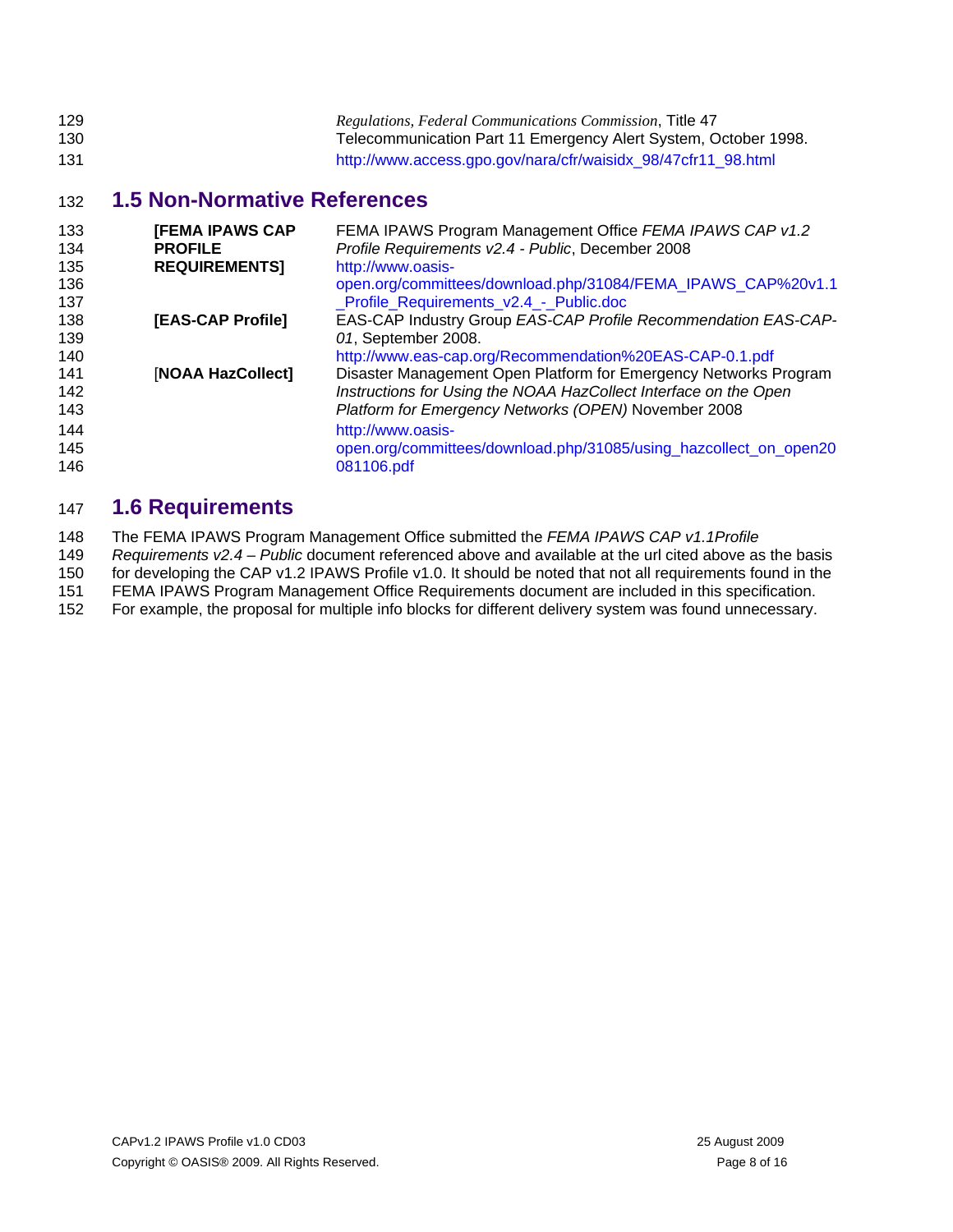# <span id="page-8-1"></span><span id="page-8-0"></span><sup>153</sup>**2 CAP v1.2 IPAWS Profile**

Table 1 and Table 2 together specify the REQUIRED constraints placed by the CAP v1.2 IPAWS Profile on a CAP v1.2 message in order for the message to be a valid CAP IPAWS Profile message. This table 154 155

contains only those elements of CAP v1.2 for which there is a Profile Specification or Profile Note. CAP v1.2 elements not included here simply means there is no specific constraint or condition in the use of 156 157

- those elements for the Profile. 158
- 

159 *Table 1: CAP v1.2 IPAWS Profile Specification and Profile Note* 

| <b>CAP Element</b>                           | <b>Profile Specification</b><br>(Normative)                                                                                                                                                                                                                                                                                                                                                                | <b>Profile Note</b><br>(Non-Normative)                                                                                                                                                                                                                                                                         |
|----------------------------------------------|------------------------------------------------------------------------------------------------------------------------------------------------------------------------------------------------------------------------------------------------------------------------------------------------------------------------------------------------------------------------------------------------------------|----------------------------------------------------------------------------------------------------------------------------------------------------------------------------------------------------------------------------------------------------------------------------------------------------------------|
| Elements in <b>boldface</b><br>are REQUIRED. | (Subcommittee)                                                                                                                                                                                                                                                                                                                                                                                             | (Subcommittee)                                                                                                                                                                                                                                                                                                 |
| status                                       | A value of "Actual" SHALL be used<br>for messages intended for<br>dissemination to the public, including<br>test messages intended for delivery<br>to the public.                                                                                                                                                                                                                                          | Some exchange partners may elect<br>not to transmit certain messages of<br><status> "Actual" based on the<br/><eventcode> values of the messages.<br/>For example, CMAS may not carry<br/>EAS required weekly test messages.</eventcode></status>                                                              |
| source                                       |                                                                                                                                                                                                                                                                                                                                                                                                            | Exchange partners should be aware<br>that the <source/> value may be<br>publicly presented as a "signature line"<br>in some delivery systems.                                                                                                                                                                  |
| code *                                       | (1) REQUIRED.<br>(2) Value SHALL include the string<br>"IPAWSv1.0" to indicate the Profile<br>version in use.                                                                                                                                                                                                                                                                                              |                                                                                                                                                                                                                                                                                                                |
| references                                   | All related messages that have not<br>yet expired MUST be referenced for<br>"Update" and "Cancel" messages.                                                                                                                                                                                                                                                                                                |                                                                                                                                                                                                                                                                                                                |
| info $*$                                     | $(1)$ All $\leq$ info > blocks in a single alert<br>MUST relate to a single incident or<br>update, with the same <category><br/>and <eventcode> values.<br/>(2) An <info> block SHOULD<br/>contain only one <eventcode> with<br/>a <valuename> of "SAME"<br/>(3) All <info> blocks SHALL be<br/>appropriate for immediate public<br/>release.</info></valuename></eventcode></info></eventcode></category> | (1) Multiple <info> blocks may be<br/>used to deliver content in different<br/>languages.<br/>(2) Exchange partners may elect to<br/>process only the first <info> block<br/>encountered in a language they<br/>support.<br/>(3) Other <eventcode> elements may<br/>also be present.</eventcode></info></info> |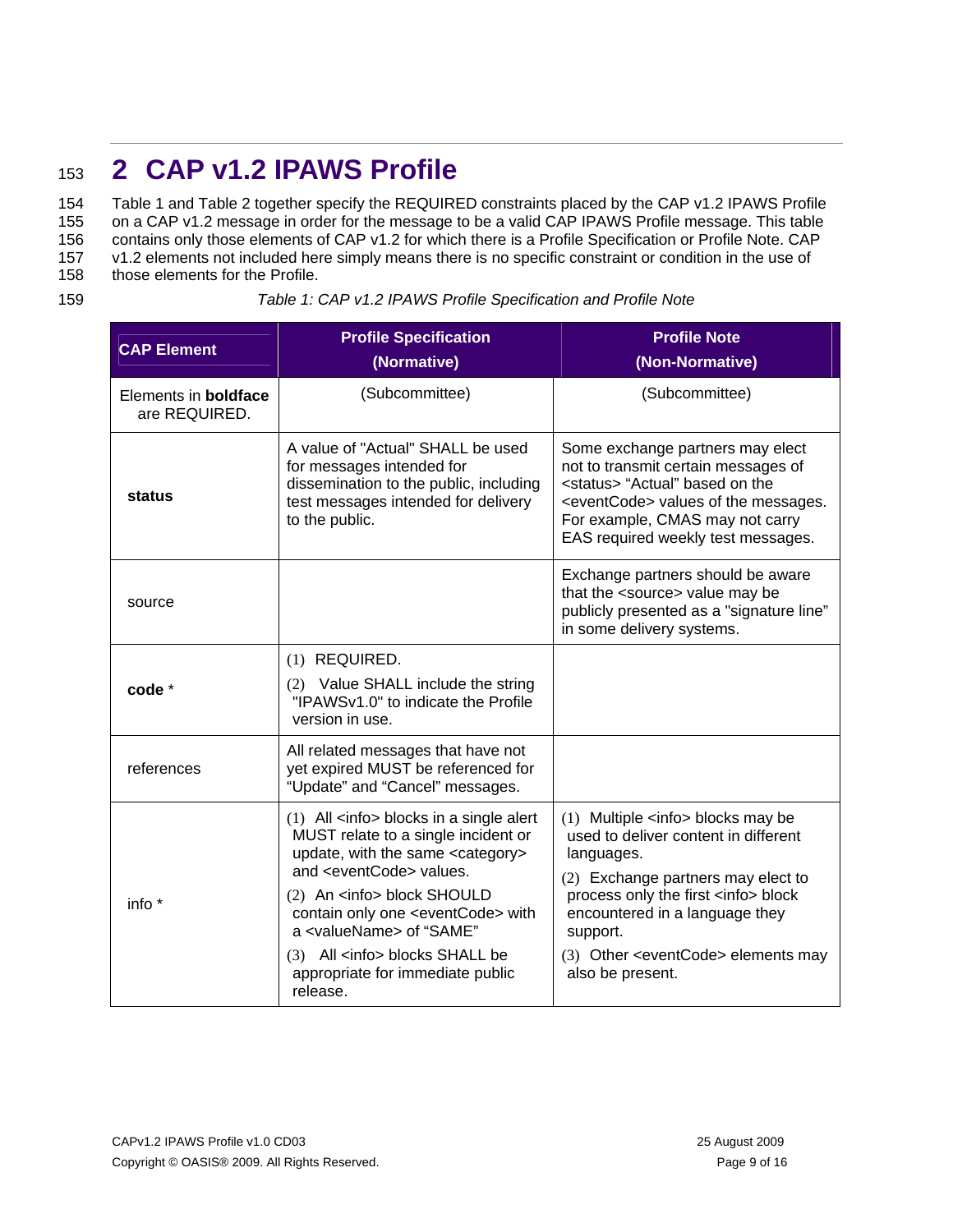| <b>CAP Element</b>                        | <b>Profile Specification</b><br>(Normative)                                                                                                                                                                             | <b>Profile Note</b><br>(Non-Normative)                                                                                                                 |  |
|-------------------------------------------|-------------------------------------------------------------------------------------------------------------------------------------------------------------------------------------------------------------------------|--------------------------------------------------------------------------------------------------------------------------------------------------------|--|
|                                           | (1) REQUIRED.                                                                                                                                                                                                           |                                                                                                                                                        |  |
|                                           | (2) Messages intended for EAS, CMAS<br>and HazCollect dissemination MUST<br>include one and only one instance of<br>this with a <valuename> of "SAME"<br/>and using a SAME-standard three-letter<br/>value.</valuename> |                                                                                                                                                        |  |
| eventCode *                               | (3) Other <eventcode> elements, other<br/>than SAME, may also be present.</eventcode>                                                                                                                                   |                                                                                                                                                        |  |
|                                           | (4) All values for EAS Event Code<br>SHALL be passed through by EAS<br>CAP Profile devices, even if the Event<br>Code is not shown in FCC Part 11.31,<br>as long as the value is a three-letter<br>code.                |                                                                                                                                                        |  |
| effective                                 | Ignored if present. Alerts SHALL be<br>effective upon issuance.                                                                                                                                                         | The <description> and <instruction><br/>elements may refer to future events or<br/>actions.</instruction></description>                                |  |
| onset                                     | Ignored if present. Alerts SHALL be<br>effective upon issuance.                                                                                                                                                         | The <description> and <instruction><br/>elements may refer to future events or<br/>actions</instruction></description>                                 |  |
| expires                                   | REQUIRED.                                                                                                                                                                                                               |                                                                                                                                                        |  |
| description                               | Messages SHOULD have meaningful<br>values for the <description>.</description>                                                                                                                                          | The content in <description> may be<br/>truncated and therefore it is<br/>recommended that essential<br/>information be addressed first.</description> |  |
| instruction                               | Messages SHOULD have meaningful<br>values for the <instruction>.</instruction>                                                                                                                                          | The content in <instruction> may be<br/>truncated and therefore it is<br/>recommended that essential<br/>information be addressed first.</instruction> |  |
| Please see Table 2 (below)<br>parameter * |                                                                                                                                                                                                                         |                                                                                                                                                        |  |
| resourceDesc                              | (1) A value of "EAS Broadcast Content"<br>SHALL be used to indicate that the<br>elements of a <resource> block are<br/>intended for EAS broadcast.<br/>(2) EAS broadcast audio and video</resource>                     | The value of <resourcedesc> is<br/>(1)<br/>case sensitive.<br/>(2) The content is identified by the<br/><mimetype>.</mimetype></resourcedesc>          |  |
|                                           | content SHOULD match the message's<br>textual content.                                                                                                                                                                  |                                                                                                                                                        |  |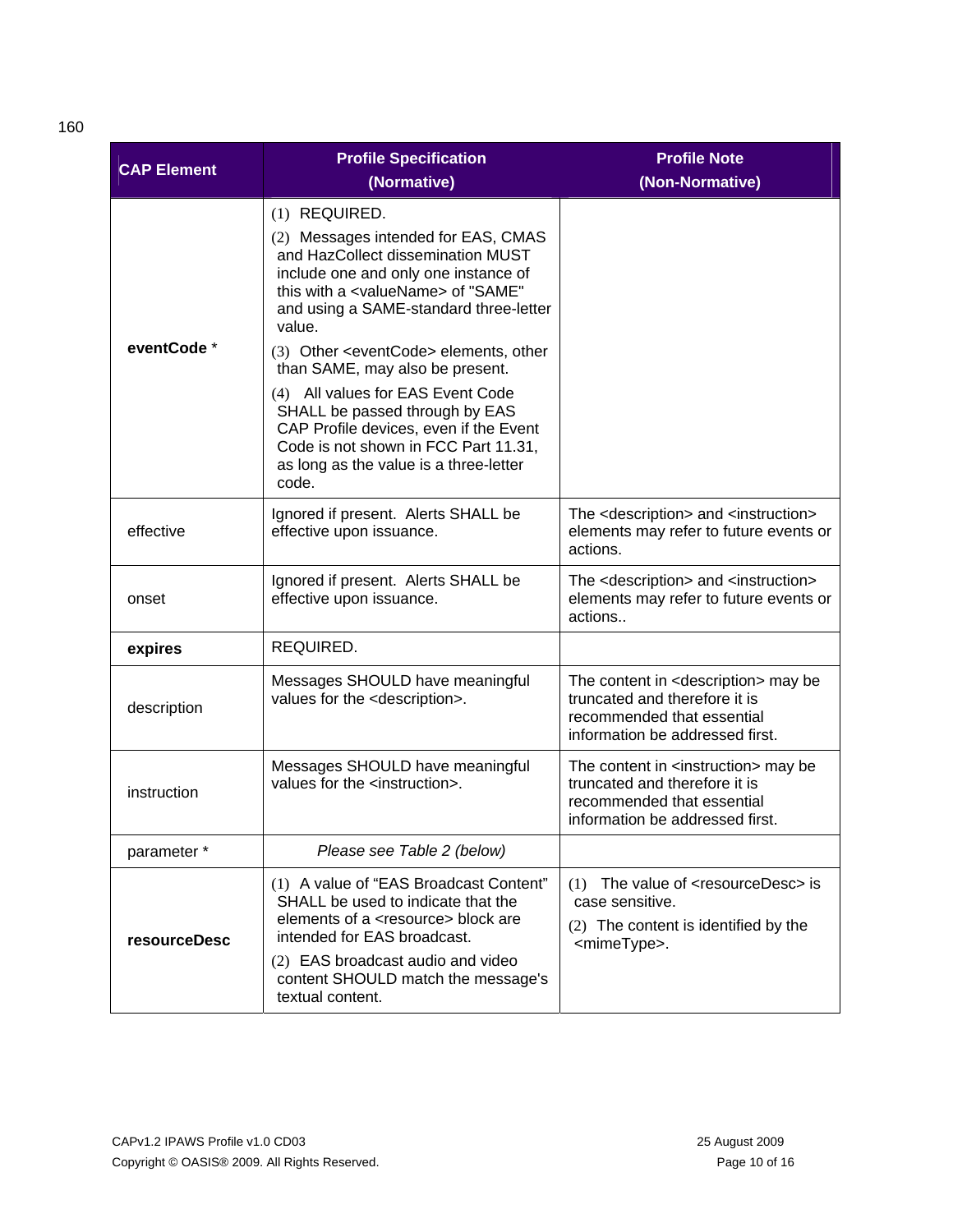| <b>CAP Element</b> | <b>Profile Specification</b><br>(Normative)                                                                                                                                                                | <b>Profile Note</b><br>(Non-Normative)                                                                                                                                     |  |
|--------------------|------------------------------------------------------------------------------------------------------------------------------------------------------------------------------------------------------------|----------------------------------------------------------------------------------------------------------------------------------------------------------------------------|--|
|                    | A <mimetype> of "audio/x-ipaws-<br/>audio", "audio/x-ipaws-streaming-<br/>audio", "video/x-ipaws-video" and<br/>"video/x-ipaws-streaming-video" SHALL<br/>be used to identify broadcast content</mimetype> | (1) Selection of the most appropriate<br>encoding is outside of the OASIS<br><b>Emergency Management Technical</b><br>Committee's expertise. However,<br>OASIS recommends: |  |
| mimeType           | for delivery to the public.                                                                                                                                                                                | A) that a single format be<br>specified for each of these types;<br>and.                                                                                                   |  |
|                    |                                                                                                                                                                                                            | B) that preference be given to<br>open, non-proprietary standards<br>when selecting these encodings.                                                                       |  |
|                    |                                                                                                                                                                                                            | (2) If broadcast content exceeds two<br>minutes playing time it may be<br>truncated by exchange partners<br>except for Presidential Messages.                              |  |
|                    | (1) REQUIRED.                                                                                                                                                                                              |                                                                                                                                                                            |  |
| area *             | (2) At least one <area/> block MUST be<br>present.                                                                                                                                                         |                                                                                                                                                                            |  |
|                    | $(1)$ At least one instance of <geocode><br/>with a <valuename> of "SAME" and a<br/>value of a SAME 6-digit location<br/>(extended FIPS) SHOULD be used.</valuename></geocode>                             | (1) The 5-digit form, if needed, can<br>be derived by removing the first digit<br>from the 6 digit form.<br>$(2)$ If a SAME-based <geocode> is</geocode>                   |  |
| geocode *          | (2) The more precise geospatial<br>representations of the area, <polygon><br/>and <circle>, SHOULD also be used<br/>whenever possible.</circle></polygon>                                                  | not present, IPAWS exchange<br>partners unable to use a geospatial<br>representation may ignore the<br>message.                                                            |  |
|                    | (3) A SAME value of "000000" refers to<br>ALL United States territory or<br>territories.                                                                                                                   |                                                                                                                                                                            |  |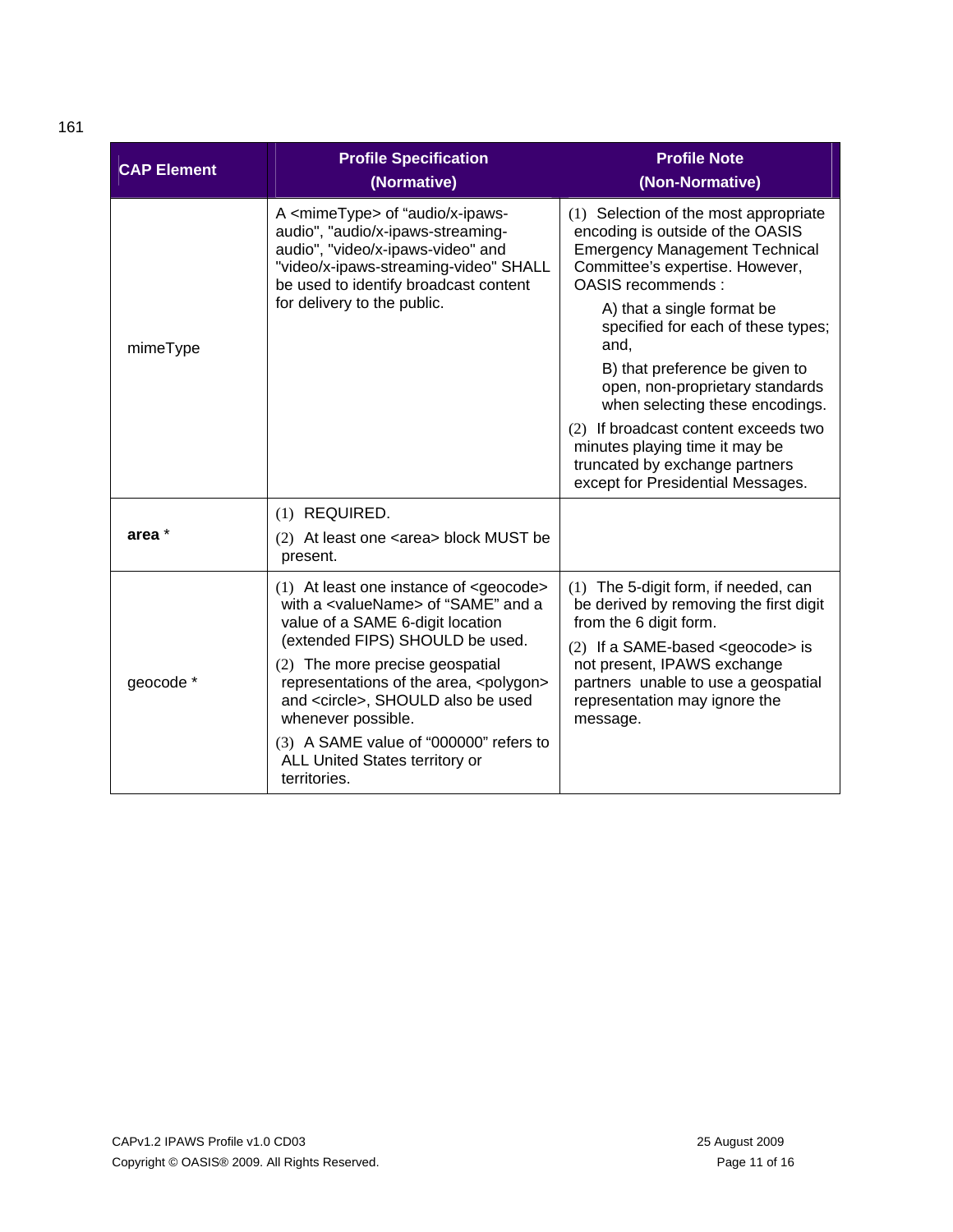### *Table 2: <parameter> detail*

<span id="page-11-0"></span>

| <b>CAP Element</b> | <b>Profile Specification</b><br>(Normative)                                                                                                                                                                                                     |  |
|--------------------|-------------------------------------------------------------------------------------------------------------------------------------------------------------------------------------------------------------------------------------------------|--|
| parameter *        | Messages intended for EAS and/or HazCollect dissemination MUST<br>include an instance of <parameter> with a <valuename> of "EAS-<br/>ORG" with a <value> of the originator's SAME organization code.</value></valuename></parameter>            |  |
|                    | Messages invoking the "Gubernatorial Must-Carry" rule MUST include<br>a <parameter> with <valuename> of "EAS-Must-Carry" and value of<br/>"TRUE" for gubernatorial alerts.</valuename></parameter>                                              |  |
|                    | Messages intended for CMAS dissemination MAY include an<br>instance of <parameter> with a <valuename> of "CMAMtext"<br/>and a <value> containing free form text limited in length to 90<br/>English characters.</value></valuename></parameter> |  |

163 \*May have multiple occurrences in a message under CAP v1.2 specifcation.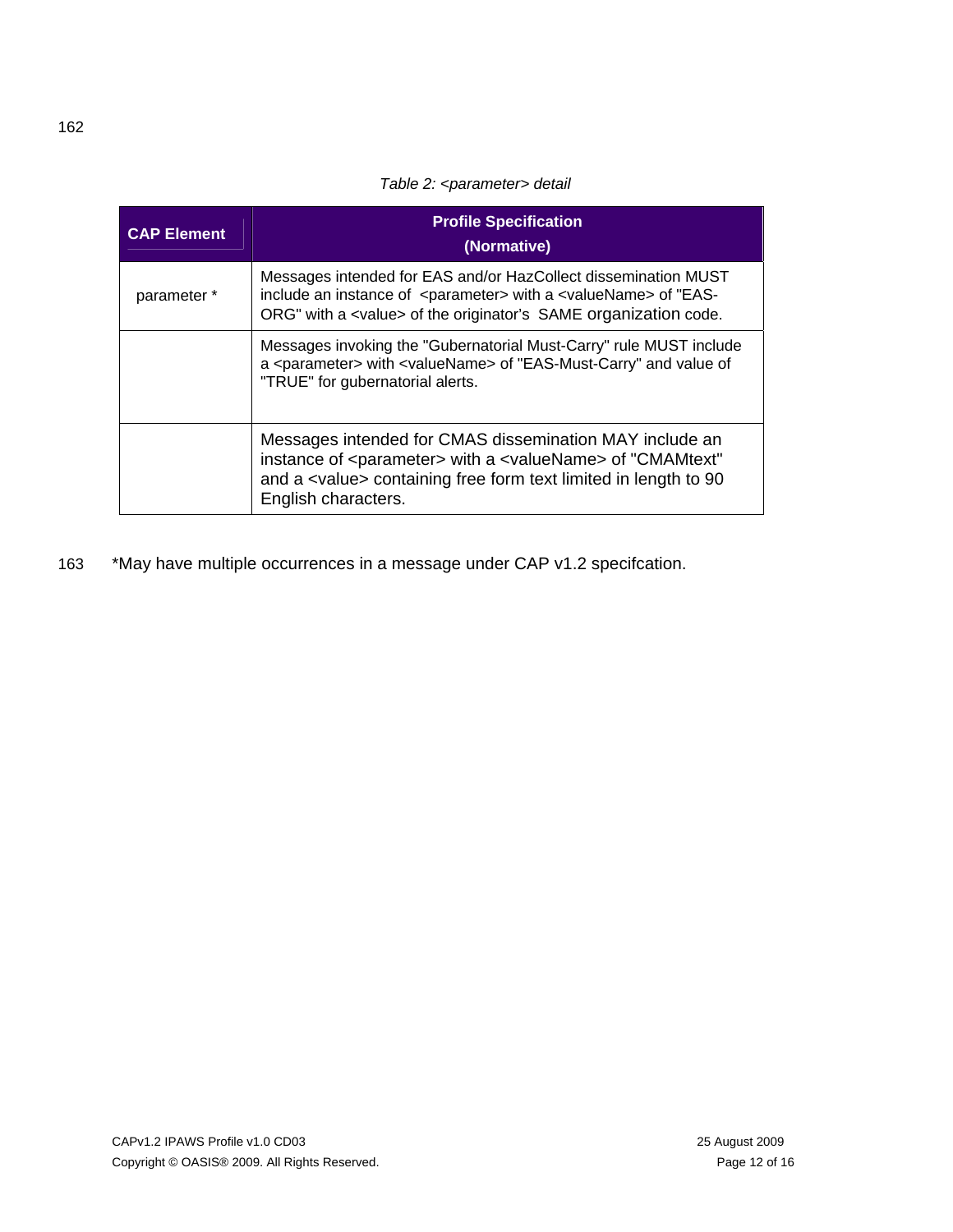# <span id="page-12-0"></span><sup>164</sup>**3 Conformance**

An implementation conforms to this specification if it satisfies all of the MUST or REQUIRED level requirements defined within this specification. 165 166

167 This specification references a number of other specifications. In order to comply with this specification,

168 an implementation MUST implement the portions of referenced specifications necessary to comply with

169 the required provisions of this specification. Additionally, the implementation of the portions of the

170 referenced specifications that are specifically cited in this specification MUST comply with the rules for

- 171 those portions as established in the referenced specification.
- 172

### 173 **3.1 Conformance Targets**

- 174 175 The three following conformance targets are defined in order to support the specification of conformance to this standard:
- 176 a) CAP v1.2 IPAWS Profile Message
- 177 b) CAP v1.2 IPAWS Profile Message Producer
- 178 c) CAP v1.2 IPAWS Profile Message Consumer
- 179 180 A CAP v1.2 IPAWS Profile Message is an XML 1.0 document whose syntax and semantics are specified in this standard.
- 181 182 A CAP v1.2 IPAWS Profile Message Producer is a software entity that produces CAP v1.2 IPAWS Profile Messages.
- 183 A CAP v1.2 IPAWS Profile Message Consumer is a software entity that consumes CAP v1.2 IPAWS
- 184 Profile Messages.

### <span id="page-12-1"></span>185 **3.2 Conformance as an CAP v1.2 IPAWS Profile Message**

- 186 An XML 1.0 document is a conforming CAP v1.2 IPAWS Profile Message if and only if:
- 187 188 a) it is valid according to the schema in Section 3.4 of the specification located at http://docs.oasisopen.org/emergency/cap/v1.2/ and
- 189 190 b) the content of its elements and the values of its attributes meet all the additional mandatory requirements specified in Section [2.](#page-8-1)
- 191

# 192 **3.3 Conformance as an CAP v1.2 IPAWS Profile Message Producer**

- 193 A software entity is a conforming CAP v1.2 IPAWS Profile Message Producer if and only if:
- 194 (1) it is constructed in such a way that any XML document produced by it and present in a place in

195 which a conforming CAP v1.2 IPAWS Profile Message is expected (based on contextual information)

- 196 is indeed a conforming CAP v1.2 IPAWS Profile Message according to this standard.
- 197 198 The condition in (1) above can be satisfied in many different ways. Here are some examples of possible scenarios:
- 199 200 201 202 – a standard protocol (for example, EDXL-DE) transfers messages carrying CAP v1.2 IPAWS Profile Messages; a client has sent a request for an CAP v1.2 IPAWS Profile Message to a server which claims to be a conforming CAP v1.2 IPAWS Profile Message Producer, and has received a response which is therefore expected to carry a conforming CAP v1.2 IPAWS Profile Message;
- 203 204 205 – a local test environment has been set up, and the application under test (which claims to be a conforming CAP v1.2 IPAWS Profile Message Producer) has the ability to produce a CAP v1.2 IPAWS Profile Message and write it to a file in a directory in response to a request coming from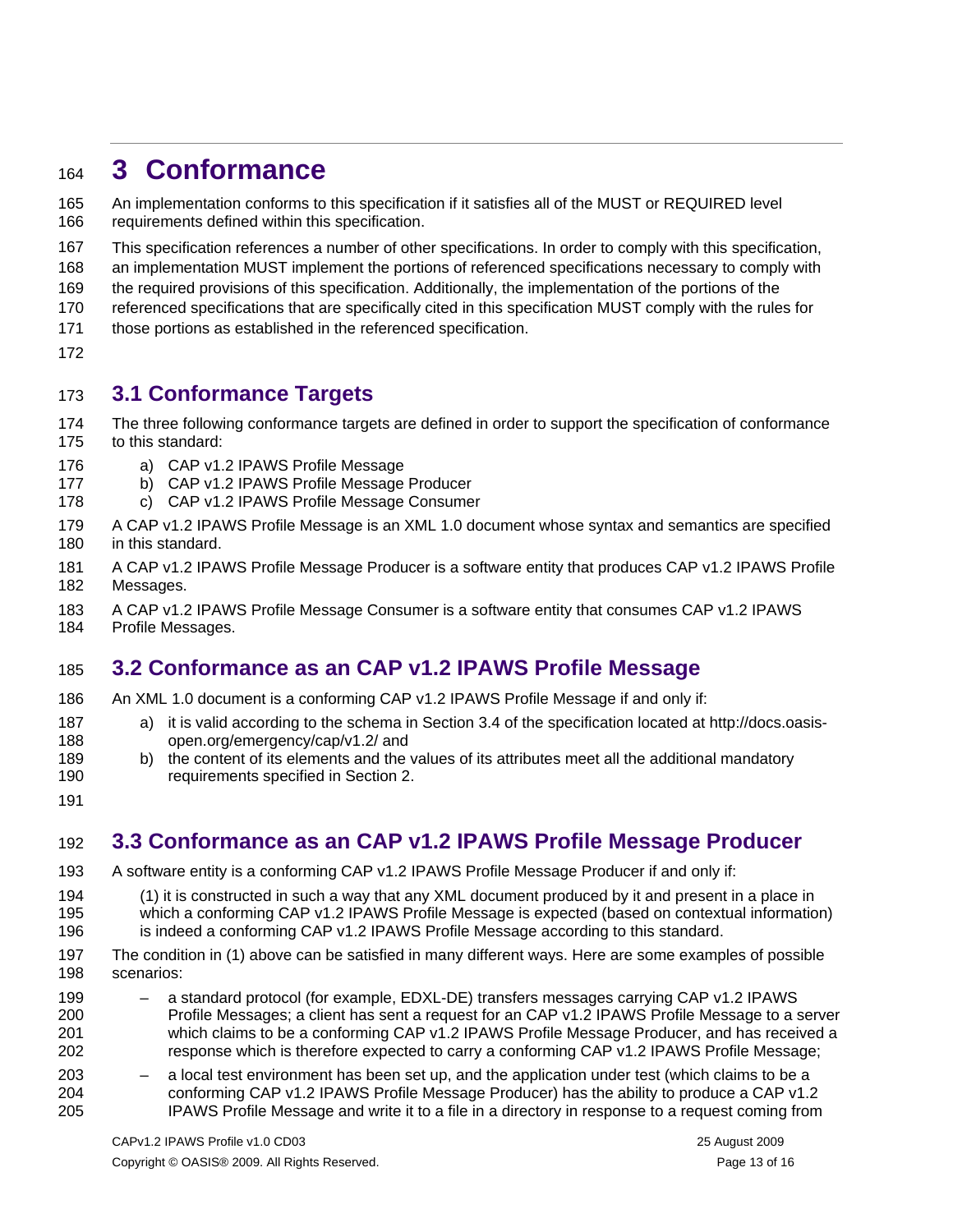- <span id="page-13-0"></span>206 207 208 the testing tool; the testing tool has sent many requests to the application under test and is now verifying all the files present in the directory, which is expected to contain only conforming CAP v1.2 IPAWS Profile Messages;
- 209

# 210 **3.4 Conformance as an CAP v1.2 IPAWS Profile Message Consumer**

- 211 A software entity is a conforming CAP v1.2 IPAWS Profile Message Consumer if and only if:
- 212 213 (1) it is constructed in such a way that it is able to successfully validate and ingest a CAP v1.2 IPAWS Profile Message, as defined in Sec [3.2](#page-12-1)
- 214 215 The condition in (1) above can be satisfied in many different ways. Here is one example of a possible scenario:
- 216 217 – a client receives and processes a CAP v1.2 IPAWS Profile Message from a server which claims to be a conforming CAP v1.2 IPAWS Profile Message Producer
- 218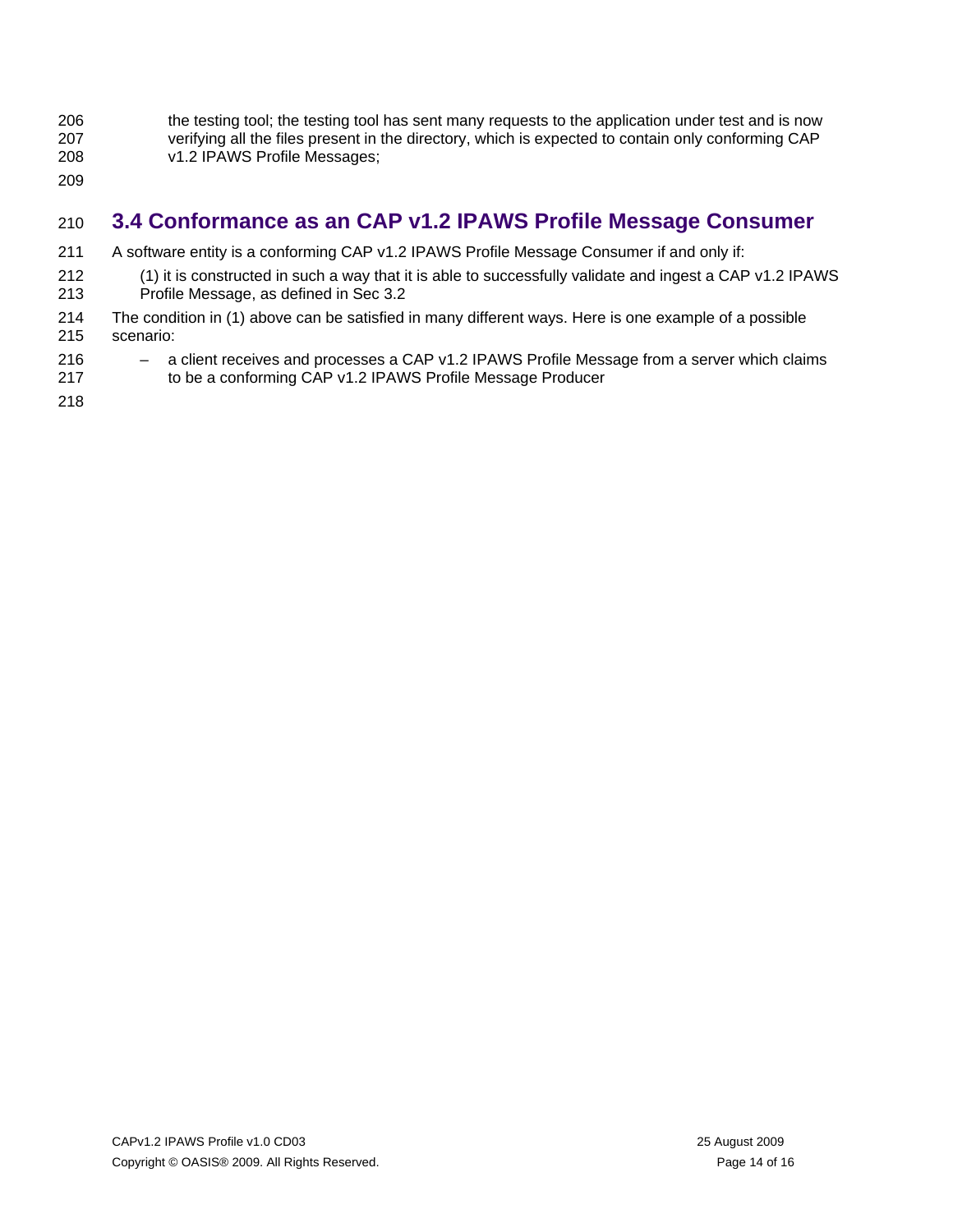# <span id="page-14-0"></span><sup>219</sup>**A. Acknowledgements**

220 221 The following individuals have participated in the creation of this specification and are gratefully acknowledged:

#### 222 **Participants:**

- 223 Aviv Siegel, AtHoc, Inc.
- 224 Art Botterell, Conta Costa County Community Warning System
- 225 Tim Grapes, Evolution Technologies, Inc.
- 226 Lee Tincher, Evolution Technologies, Inc.
- 227 Rex Brooks, Individual Member
- 228 Gary Ham, Inidividual Member
- 229 Jacob Westfall, Individual Member
- 230 Thomas Ferrentino, Individual Member
- 231 Robert Bunge, NOAA's National Weather Service
- 232 Sukumar Dwarkanath, SRA International
- 233 William Kalin, U.S. Department of Homeland Security
- 234 Richard Vandame, U.S. Department of Homeland Security
- 235 Patrick Gannon, Warning Systems, Inc.
- 236 Elysa Jones, Warning Systems, Inc.